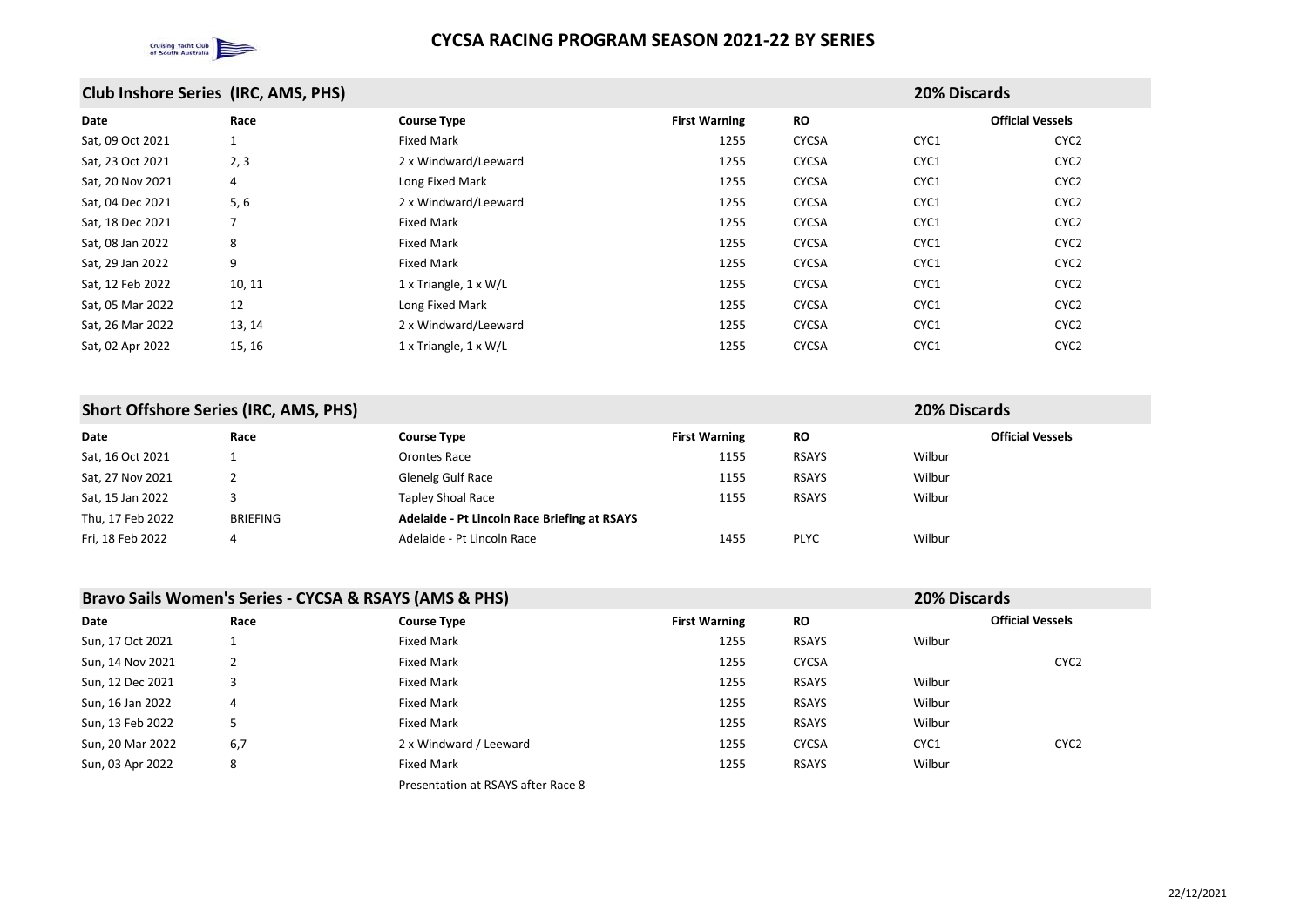

|                  | <b>SA IRC &amp; AMS State Championships Division 1</b> |                                     |                      | <b>20% Discards</b> |                         |                  |
|------------------|--------------------------------------------------------|-------------------------------------|----------------------|---------------------|-------------------------|------------------|
| Date             | Race                                                   | <b>Course Type</b>                  | <b>First Warning</b> | <b>RO</b>           | <b>Official Vessels</b> |                  |
| Sat, 23 Oct 2021 | 1, 2                                                   | 2 x Windward/Leeward                | 1255                 | <b>CYCSA</b>        | CYC1                    | CYC <sub>2</sub> |
| Sun, 24 Oct 2021 |                                                        | 1 x Fixed Mark                      | 1155                 | <b>CYCSA</b>        | CYC1                    | CYC <sub>2</sub> |
| Sat, 04 Dec 2021 | 4, 5                                                   | 2 x Windward/Leeward                | 1255                 | <b>CYCSA</b>        | CYC1                    | CYC <sub>2</sub> |
| Sun, 05 Dec 2021 | 6,7                                                    | $1 \times$ Triangle, $1 \times W/L$ | 1155                 | <b>CYCSA</b>        | CYC1                    | CYC <sub>2</sub> |
| Fri, 18 Feb 2022 | 8                                                      | Adelaide - Port Lincoln Race        | 1455                 | <b>PLYC</b>         | Wilbur                  | Micro            |
| Sat, 02 Apr 2022 | 9, 10                                                  | $1 \times$ Triangle, $1 \times W/L$ | 1255                 | <b>CYCSA</b>        | CYC1                    | CYC <sub>2</sub> |

# **SA IRC & AMS State Championships Division 2 20% Discards**

| Date             | Race  | <b>Course Type</b>                  | <b>First Warning</b> | <b>RO</b>    |      | <b>Official Vessels</b> |
|------------------|-------|-------------------------------------|----------------------|--------------|------|-------------------------|
| Sat, 23 Oct 2021 | 1,2   | 2 x Windward/Leeward                | 1300                 | <b>CYCSA</b> | CYC1 | CYC <sub>2</sub>        |
| Sat, 20 Nov 2021 |       | Long Fixed Mark                     | 1300                 | <b>CYCSA</b> | CYC1 | CYC <sub>2</sub>        |
| Sat, 04 Dec 2021 | 4, 5  | 2 x Windward/Leeward                | 1300                 | <b>CYCSA</b> | CYC1 | CYC <sub>2</sub>        |
| Sat, 29 Jan 2022 | b     | <b>Fixed Mark</b>                   | 1300                 | <b>CYCSA</b> | CYC1 | CYC <sub>2</sub>        |
| Sat, 12 Feb 2022 |       | 1 x Triangle (First Race)           | 1300                 | <b>CYCSA</b> | CYC1 | CYC <sub>2</sub>        |
| Sat, 05 Mar 2022 | 8     | Long Fixed Mark                     | 1300                 | <b>CYCSA</b> | CYC1 | CYC <sub>2</sub>        |
| Sat, 02 Apr 2022 | 9, 10 | $1 \times$ Triangle, $1 \times W/L$ | 1300                 | <b>CYCSA</b> | CYC1 | CYC <sub>2</sub>        |

### **TROPHY RACES - not series**

| Date             | Race              | <b>Course Type</b> | <b>First Warning</b> | <b>RO</b>    | <b>Official Vessels</b> |
|------------------|-------------------|--------------------|----------------------|--------------|-------------------------|
| Sat, 13 Nov 2021 | Queen of the Gulf | <b>Fixed Mark</b>  | 1255                 | <b>RSAYS</b> | Wilbur                  |
| Sat, 11 Dec 2021 | Geoff Bishop      | <b>Fixed Mark</b>  | 1255                 | <b>RSAYS</b> | Wilbur                  |
| Sat, 22 Jan 2022 | TBA               | Long Fixed Mark    | 1255                 | <b>RSAYS</b> | Wilbur                  |
| Sat, 05 Feb 2022 | TBA               | TBA                | 1255                 | <b>CYCSA</b> | CYC <sub>2</sub>        |

| <b>SPECIAL EVENTS</b> |                      |                    |                                   |  |  |
|-----------------------|----------------------|--------------------|-----------------------------------|--|--|
| Date                  | Race                 | <b>Course Type</b> | <b>RO</b><br><b>First Warning</b> |  |  |
| Nov 27th - 28th       | <b>Sprint Series</b> |                    |                                   |  |  |
| Mar 12th - 14th       | Match Racing         |                    |                                   |  |  |
| Apr 9th - 10th        | State Women's        |                    |                                   |  |  |

### **Official Vessels**

| CYC2             |
|------------------|
| CYC2             |
| CYC <sub>2</sub> |
| CYC <sub>2</sub> |
| Micro            |
| CYC <sub>2</sub> |

**Official Vessels**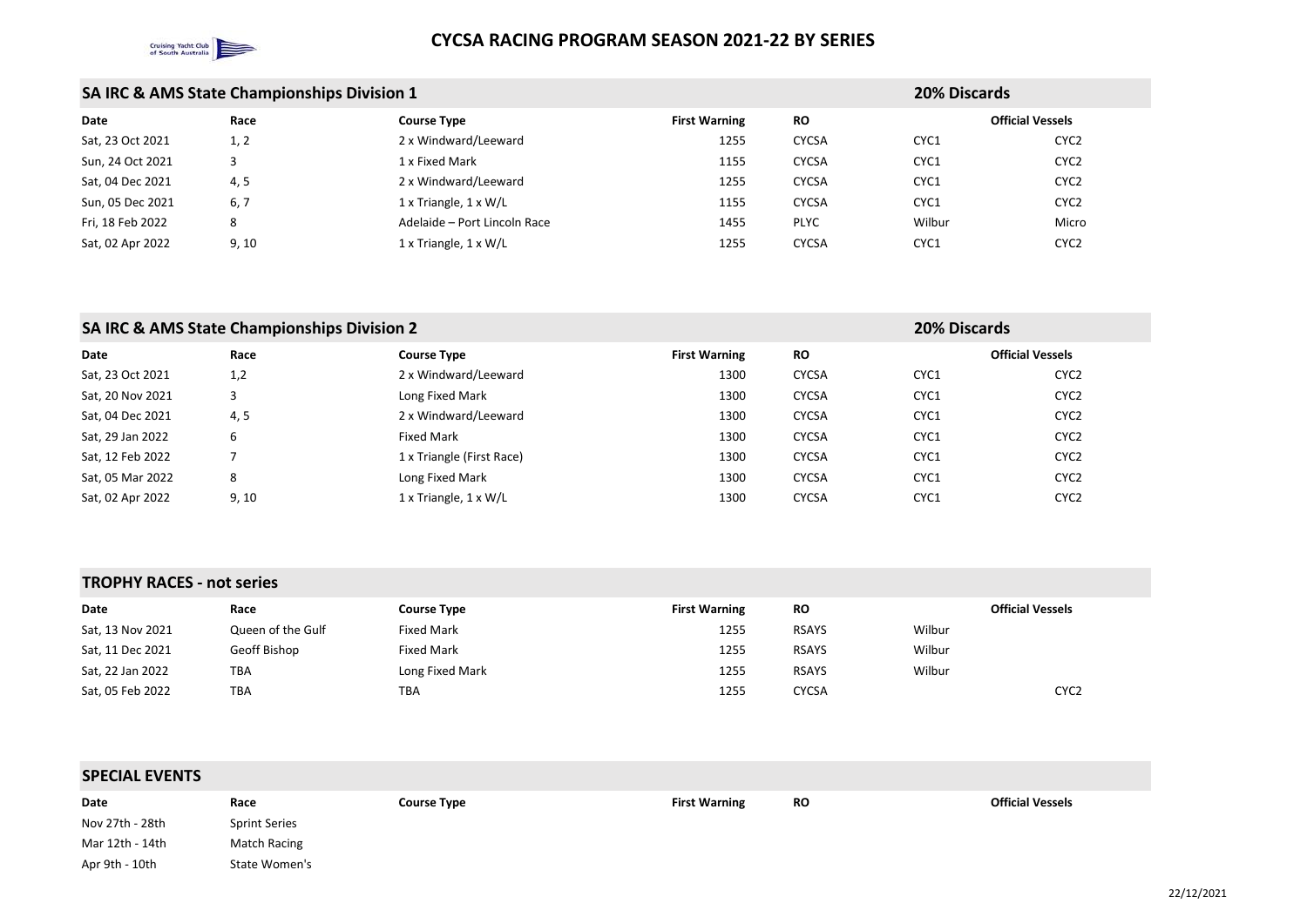

## **Phil Hoffmann Travel Twilight Series 1 (PHS) 20% Discards**

| Date             | Race           | <b>Course Type</b>             | <b>First Warning</b> | <b>RO</b>    |      | <b>Official Vesse</b> |
|------------------|----------------|--------------------------------|----------------------|--------------|------|-----------------------|
| Wed, 6 Oct 2021  |                | <b>Standalone Novelty Race</b> | 1755                 | <b>CYCSA</b> | CYC1 | CYC <sub>2</sub>      |
| Wed, 13 Oct 2021 |                |                                | 1755                 | <b>CYCSA</b> | CYC1 | CYC <sub>2</sub>      |
| Wed, 20 Oct 2021 | $\overline{2}$ |                                | 1755                 | <b>CYCSA</b> | CYC1 | CYC <sub>2</sub>      |
| Wed, 27 Oct 2021 | 3              |                                | 1755                 | <b>CYCSA</b> | CYC1 | CYC <sub>2</sub>      |
| Wed, 03 Nov 2021 | 4              |                                | 1755                 | <b>CYCSA</b> | CYC1 | CYC <sub>2</sub>      |
| Wed, 10 Nov 2021 | 5              |                                | 1755                 | <b>CYCSA</b> | CYC1 | CYC <sub>2</sub>      |
| Wed, 17 Nov 2021 | 6              | <b>Combined (CYCSA Host)</b>   | 1755                 | <b>CYCSA</b> | CYC1 | CYC <sub>2</sub>      |
| Wed, 24 Nov 2021 |                | <b>Standalone Ladies Helm</b>  | 1755                 | <b>CYCSA</b> | CYC1 | CYC <sub>2</sub>      |
| Wed, 01 Dec 2021 | 7              |                                | 1755                 | <b>CYCSA</b> | CYC1 | CYC <sub>2</sub>      |
| Wed, 08 Dec 2021 | 8              |                                | 1755                 | <b>CYCSA</b> | CYC1 | CYC <sub>2</sub>      |
| Wed, 15 Dec 2021 | 9              | <b>Series 1 Presentation</b>   | 1755                 | <b>CYCSA</b> | CYC1 | CYC <sub>2</sub>      |
| Wed, 22 Dec 2021 |                | <b>Standalone Sternchaser</b>  | 1755                 | <b>CYCSA</b> | CYC1 | CYC <sub>2</sub>      |

## **Phil Hoffmann Travel Twilight Series 2 (PHS) 20% Discards**

| Date             | Race           | <b>Course Type</b>                         | <b>First Warning</b> | <b>RO</b>    |        | <b>Official Vessels</b> |
|------------------|----------------|--------------------------------------------|----------------------|--------------|--------|-------------------------|
| Wed, 05 Jan 2022 |                | <b>Standalone Novelty Race</b>             | 1755                 | <b>CYCSA</b> | CYC1   | CYC <sub>2</sub>        |
| Wed, 12 Jan 2022 |                | <b>Combined (RSAYS Host)</b>               | 1755                 | <b>RSAYS</b> | Wilbur | <b>Micro</b>            |
| Wed, 19 Jan 2022 | $\overline{2}$ |                                            | 1755                 | <b>CYCSA</b> | CYC1   | CYC <sub>2</sub>        |
| Wed, 02 Feb 2022 | 3              |                                            | 1755                 | <b>CYCSA</b> | CYC1   | CYC <sub>2</sub>        |
| Wed, 09 Feb 2022 | 4              |                                            | 1755                 | <b>CYCSA</b> | CYC1   | CYC <sub>2</sub>        |
| Wed, 16 Feb 2022 | 5              |                                            | 1755                 | <b>CYCSA</b> | CYC1   | CYC <sub>2</sub>        |
| Wed, 02 Mar 2022 |                | <b>Standalone Ladies Helm</b>              | 1755                 | <b>CYCSA</b> | CYC1   | CYC <sub>2</sub>        |
| Wed, 09 Mar 2022 | 6              |                                            | 1755                 | <b>CYCSA</b> | CYC1   | CYC <sub>2</sub>        |
| Wed, 16 Mar 2022 |                |                                            | 1755                 | <b>CYCSA</b> | CYC1   | CYC <sub>2</sub>        |
| Wed, 23 Mar 2022 | 8              | <b>Series 2 &amp; Overall Presentation</b> | 1755                 | <b>CYCSA</b> | CYC1   | CYC <sub>2</sub>        |
| Wed, 30 Mar 2022 |                | <b>Standalone Novelty Race</b>             | 1755                 | <b>CYCSA</b> | CYC1   | CYC <sub>2</sub>        |

### **Official Vessels**

| CYC <sub>2</sub>       |
|------------------------|
| CYC <sub>2</sub>       |
| CYC <sub>2</sub>       |
| CYC <sub>2</sub>       |
| CYC <sub>2</sub>       |
| CYC <sub>2</sub>       |
| CYC <sub>2</sub>       |
| CYC <sub>2</sub>       |
| CYC <sub>2</sub>       |
| CYC <sub>2</sub>       |
| CYC <sub>2</sub>       |
| <b>CVC<sub>2</sub></b> |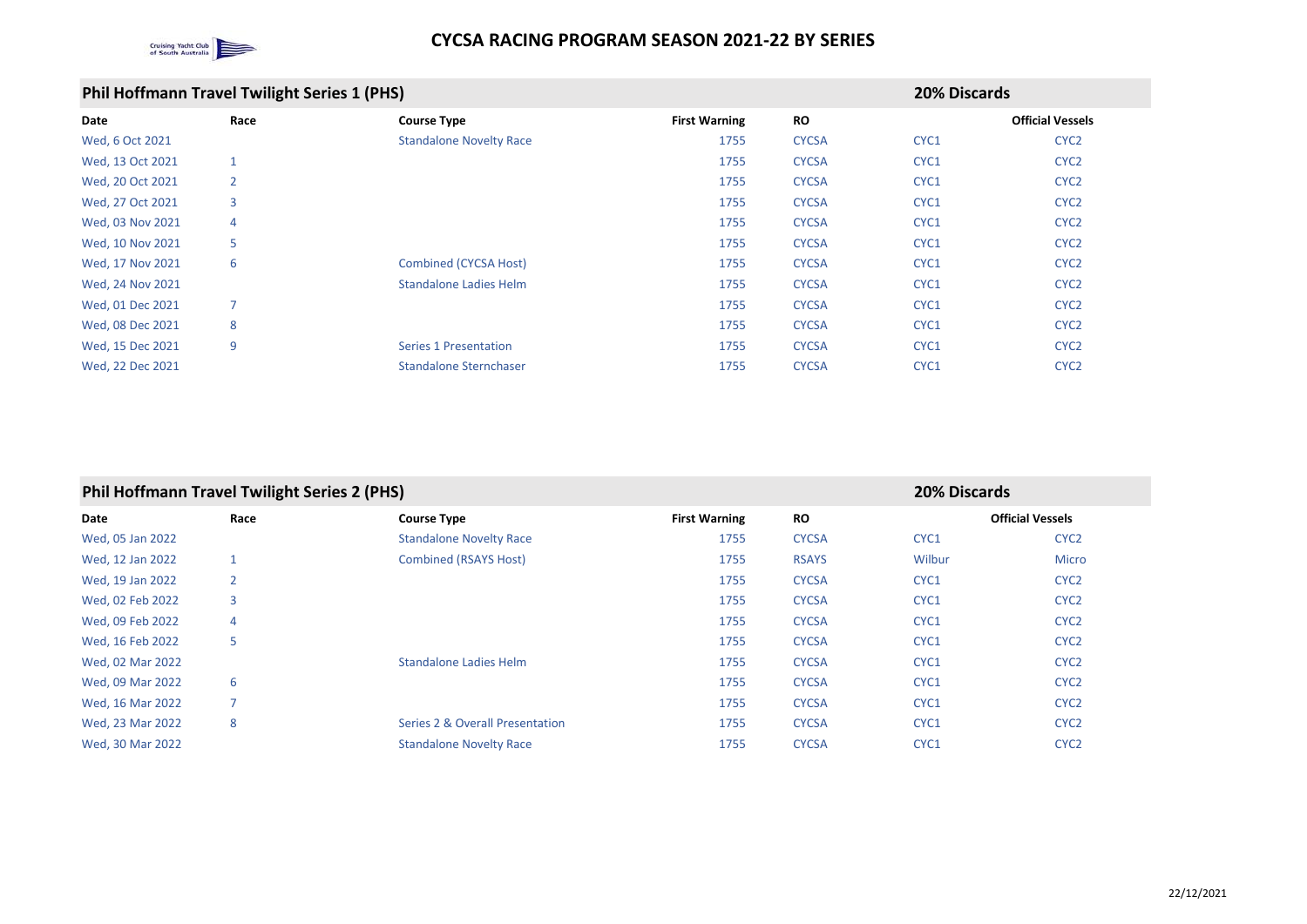

| <b>BRAVO SAILS Short-Handed Series (AMS &amp; PHS)</b> |            |                                    |                      |              | <b>20% Discards</b> |
|--------------------------------------------------------|------------|------------------------------------|----------------------|--------------|---------------------|
| Date                                                   | Race       | <b>Course Type</b>                 | <b>First Warning</b> | <b>RO</b>    | Offi                |
| Sat, 07 May 2022                                       |            | Short-handed                       | 1255                 | <b>CYCSA</b> | CYC <sub>2</sub>    |
| Sat, 21 May 2022                                       | 2          | Short-handed                       | 1255                 | <b>CYCSA</b> | CYC <sub>2</sub>    |
| Sat, 28 May 2022                                       | 3          | Short-handed                       | 1255                 | <b>CYCSA</b> | CYC <sub>2</sub>    |
| Sat, 02 July 2022                                      | Standalone | <b>Pt Vincent Destination Race</b> | 955                  | <b>CYCSA</b> | CYC <sub>2</sub>    |
| Sun, 03 July 2022                                      | Standalone | <b>Return Destination Race</b>     | 955                  |              |                     |
| Sat, 16 July 2022                                      | 4          | Short-handed                       | 1255                 | <b>CYCSA</b> | CYC <sub>2</sub>    |
| Sat, 30 July 2022                                      | 5          | Short-handed                       | 1255                 | <b>CYCSA</b> | CYC <sub>2</sub>    |
| Sat, 13 Aug 2022                                       | 6          | Short-handed & Series Presentation | 1255                 | <b>CYCSA</b> | CYC <sub>2</sub>    |

| Port River Marine Combined Winter Series (AMS & PHS)<br><b>20% Discards</b> |      |                                    |                      |                   |        |                         |
|-----------------------------------------------------------------------------|------|------------------------------------|----------------------|-------------------|--------|-------------------------|
| Date                                                                        | Race | <b>Course Type</b>                 | <b>First Warning</b> | <b>RO</b>         |        | <b>Official Vessels</b> |
| Sun, 15 May 2022                                                            |      | <b>Fixed Mark</b>                  |                      | <b>1155 RSAYS</b> | Wilbur | Micro                   |
| Sun, 29 May 2022                                                            |      | Windward/Leeward                   |                      | 1155 CYCSA        | CYC1   | CYC <sub>2</sub>        |
| Sun, 19 Jun 2022                                                            |      | Fixed Mark - Plympton Cup          |                      | <b>1055 RSAYS</b> | Wilbur | Micro                   |
| Sun, 26 June 2022                                                           | 4    | Windward/Leeward                   |                      | 1155 CYCSA        | CYC1   | CYC <sub>2</sub>        |
| Sun, 10 Jul 2022                                                            |      | Windward/Leeward                   |                      | <b>1155 RSAYS</b> | Wilbur | Micro                   |
| Sun, 24 Jul 2022                                                            | 6    | Fixed Mark & Presentation at RSAYS |                      | 1155 CYCSA        | CYC1   | CYC <sub>2</sub>        |

**Official Vessels**

### **Official Vessels**